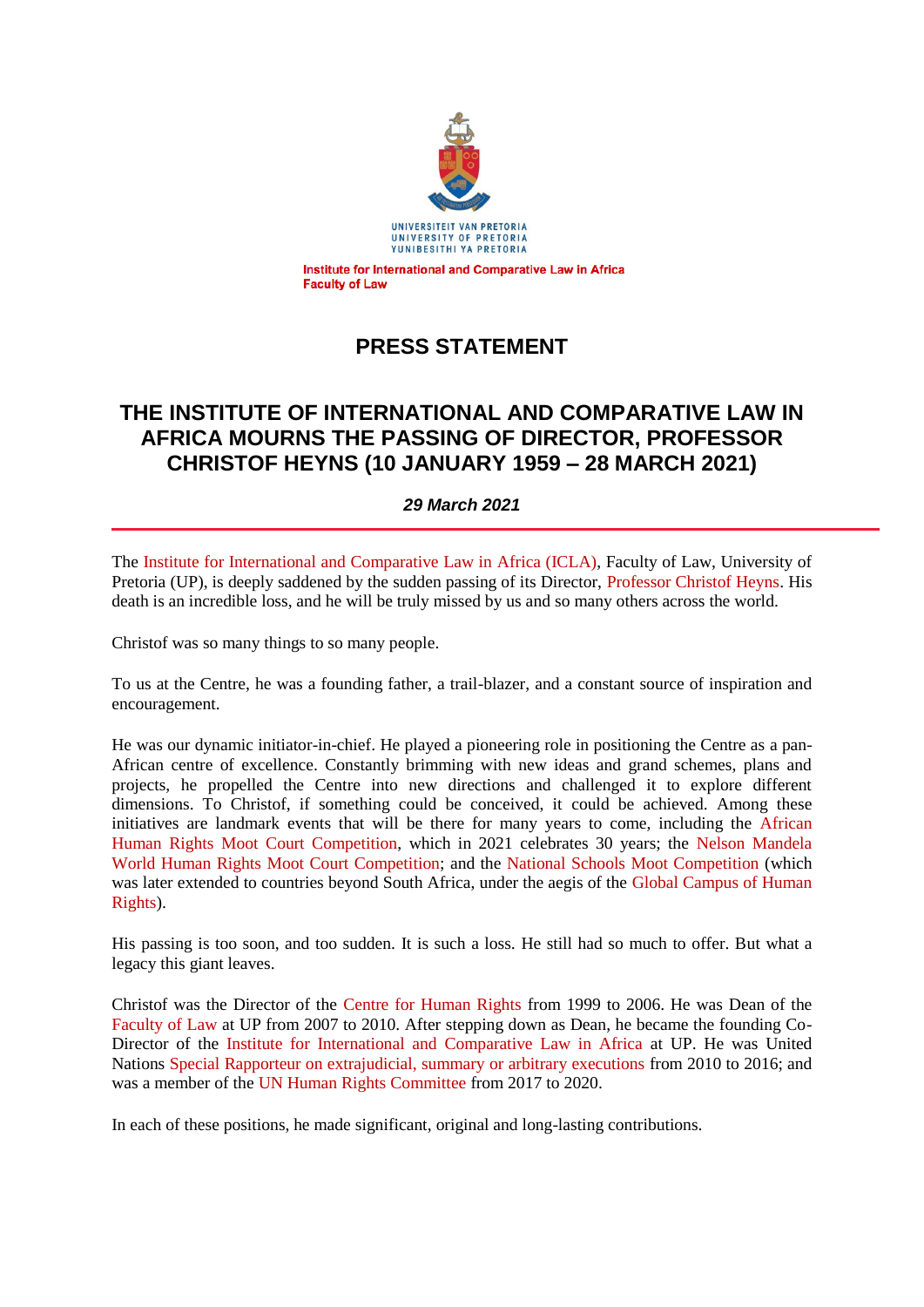As Director of the Centre, he left his fingerprint on the heart and soul of the Centre. The Centre logo – Africa as a butterfly – was his brainchild, based on the notion that a minor or seemingly insignificant change or action can have momentous or consequential outcomes or consequences. He captured our essence in the phrase "excellence with Ubuntu". It was Christof who took the initiative towards establishing the Master's in Human Rights and Democratisation in Africa programme, which is part of the Global Campus of Human Rights.

As Dean of the Faculty, he insisted on a greater focus on post-graduate studies, and in particular doctoral studies at the Faculty. He secured funding for full-time doctoral students, and made the Faculty a magnet for talented prospective students from across the African continent.

As Special Rapporteur, he drew attention to cutting-edge issues such as the use of drones and autonomous weapons in armed conflict or counter-terrorism operations; wrote seminal reports on topics at the core of the mandate such as the use of force by the police and death penalty, and drew particular attention to the role of forensic science in protecting the right to life, leading the process to update the Minnesota Protocol on the Investigation of Potentially Unlawful Death. During 2016, he chaired the UN Independent Investigation on Burundi.

As member of the Human Rights Committee, he was pivotal in the drafting of General Comment 37, the right of peaceful assembly (article 21 of the International Covenant on Civil and Political Rights). As an academic, he was recognised internationally as a leading expert in the field of international human rights law, including right to life issues and regional human rights mechanisms. He has published widely on these matters. His experience as Special Rapporteur drew him to explore an area surprisingly neglected by legal academics – the 'right to life' and 'freedom from violence'. He published widely around these themes.

He had a longstanding commitment to the role of regional human rights mechanisms within the international system. Throughout his time at the UN he sought to find ways of building relationships between the Office of the High Commissioner for Human Rights, the Human Rights Council and the African Commission on Human and Peoples" Rights. He was therefore honoured to accept an appointment as an expert member of the Commission"s Working Group on Death Penalty, Extra-Judicial, Summary or Arbitrary Killings and Enforced Disappearances in Africa., after having collaborated closely with them on the development of their General Comment No.3 on the right to life. He has been leading discussions at the level of the Commission on how to curb the excessive use of police force in Africa.

Over many years and to generations of students, Christof was an inspiring teacher and mentor. He supervised a number of doctoral candidates who are in their own right contributing as South African legal academics: Bernard Bekink, Henk Botha, Willem Gravett, Magnus Killander, Wessel Le Roux, Frans Viljoen. Other supervisees of Christof include Thompson Chengeta, Waruguru Kaguongo and Zambian Judge Mumba Malila.

His academic interest was varied, and included expounding on the 'struggle theory' of human rights, and exploring the life and times of Jan Smuts. One of his abiding passions was to better track and understand the actual effect of international human rights on the real lives of people. This concern led him to devise a far-reaching study of the effect of the core United Nations human rights treaties in twenty UN member states, which culminated in the publication Heyns and Viljoen *The impact of the United Nations human rights treaties at the domestic level* (2002). This work has been described as "seminal". Christof has energised a follow-up study, which tracks the changes in impact over the subsequent 20 years. During his sabbatical in Stellenbosch, he was preparing the results of this study, involving twenty country-based researchers or teams, for publication.

Christof was also a great editor and collector of materials, with a view to make inaccessible documents available to a broader public. At a time when the African regional human rights system